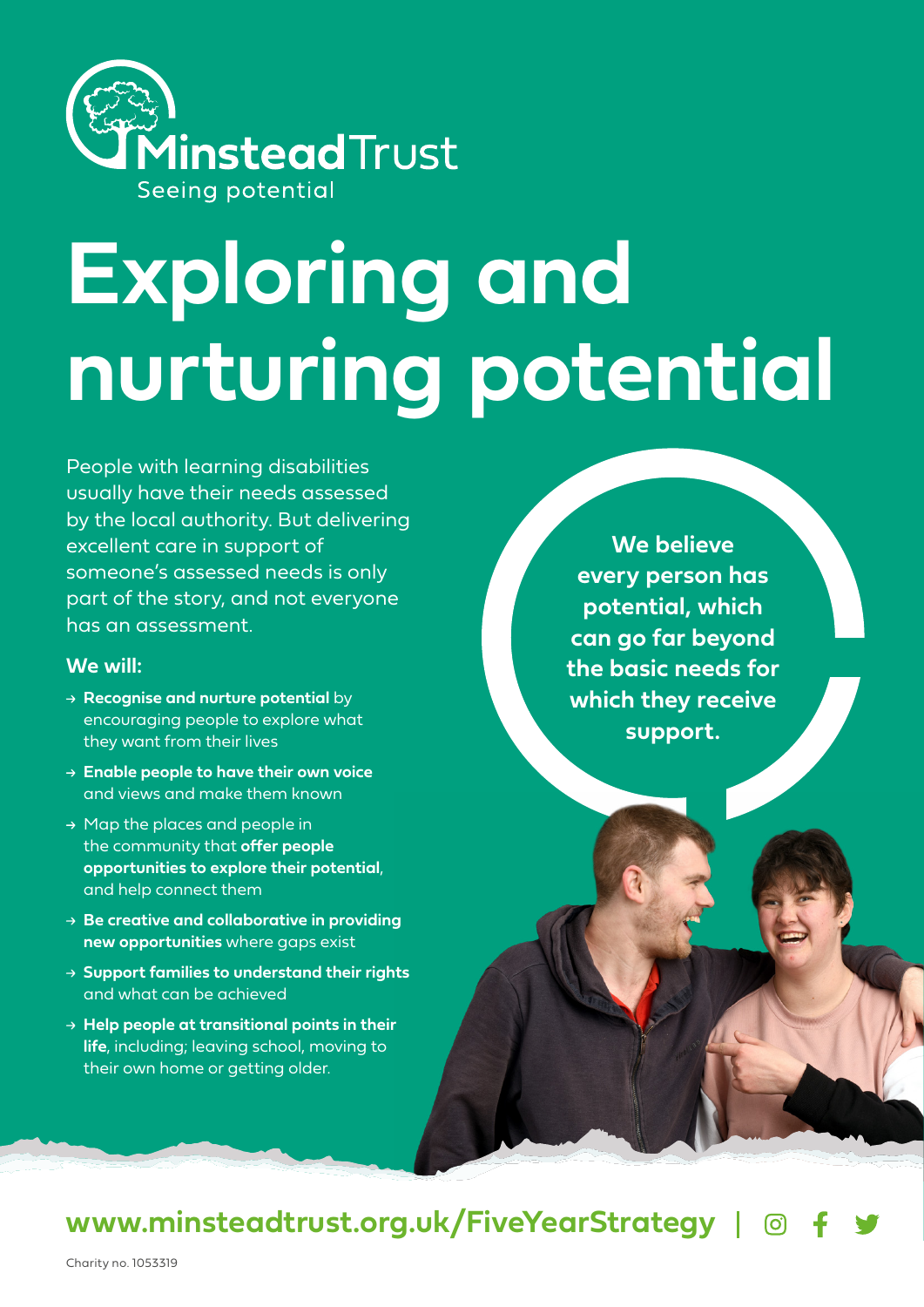

## **Educating and inspiring society**

People with learning disabilities have a huge amount to offer the world. But usually their input and influence is undervalued and ignored.

#### **We will:**

- **Build upon** the **existing work experience and employment opportunities** in our social enterprises by opening more outlets
- **Help to create more opportunities for work experience and employment** in society
- **Create Learning Disability Confident Employer award**
- Engage fully in all opportunities to **consult with and influence local and national government** on learning disabilities at all levels
- **Work with the University of Winchester on the creation of a university experience** for people with learning disabilities
- **Influence and coach companies, services and communities in how to hear the views and perspectives of people with learning disabilities**, and how to serve these citizens better
- **Lead the way on modelling how truly inclusive communities benefit the world.**

**We believe in reducing or removing barriers in society and showing how people with learning disabilities can participate fully in their communities.**

## **www.minsteadtrust.org.uk/FiveYearStrategy**

Charity no. 1053319